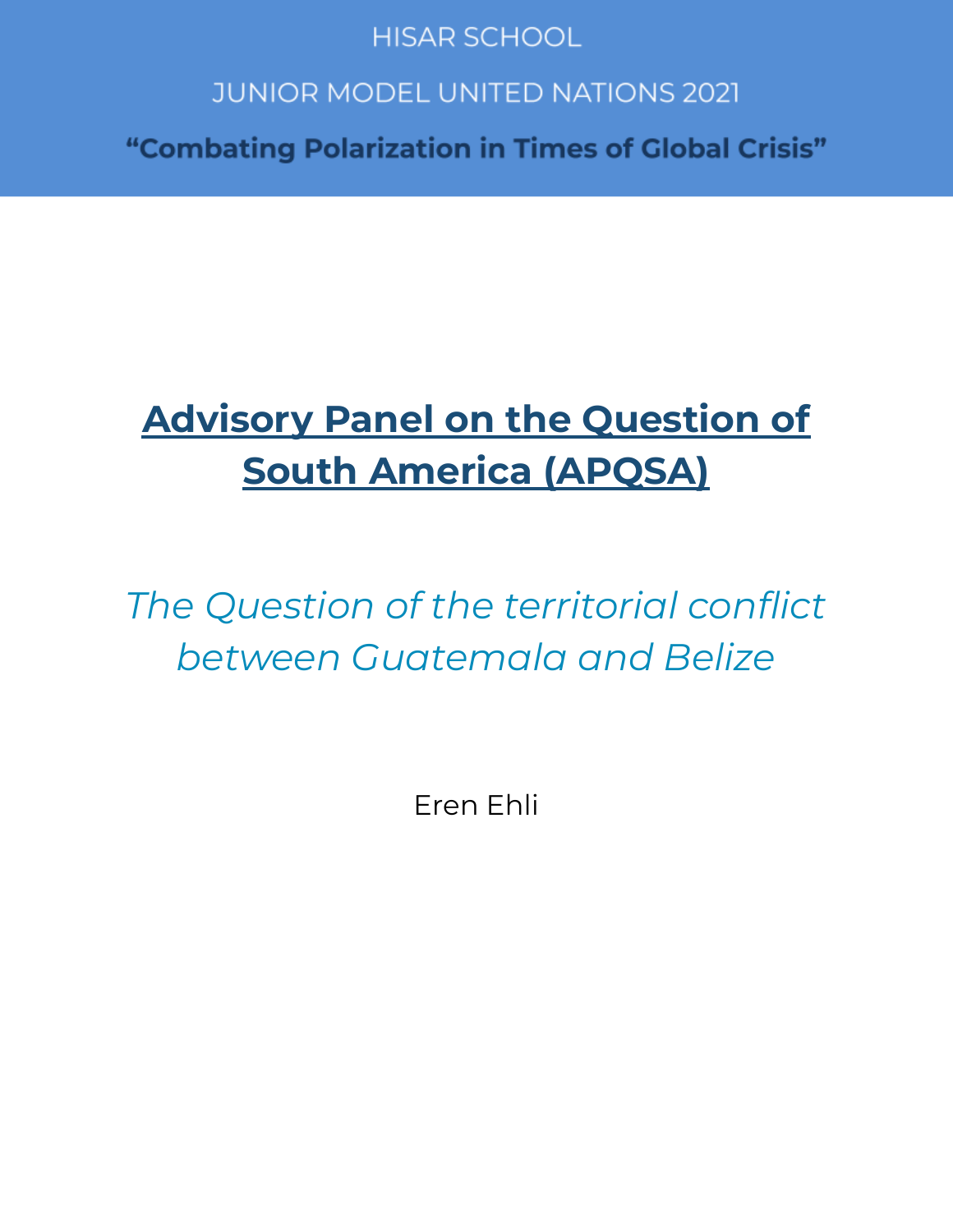**Forum:** Advisory Panel on the Question of South America (APQSA)

**Issue:** The question of the territorial conflict between Guatemala and Belize

**Student Officer:** Eren Ehli - President Chair

### **Introduction**

The American continent was colonized by many countries such as Britain, France, Portugal, and most importantly Spain. During the colonizations of the American continent, these countries claimed some lands and acknowledged them as their own countries' land. The lands which belong to Belize currently were given to Spain by the Pope, the religious catholic leader. However, the Spanish people were unable to get past the indigenous people and settle on that land. After that, the English settled into that land. Ever since, there has been a battle between the two parties. Both Spain and England claimed that the land belonged to them, which led to many treaties and conventions.

Years later, there are two countries residing on the lands that were previously claimed by the Spanish and the English. An English speaking country, Belize, and a Spanish speaking country, Guatemala. Even though the countries have changed, the dispute regarding the land still continues. Both Guatemala and Belize claim that they own the 12,272 km<sup>2</sup> land that is currently under the Belizean administration.

# **Definition of Key Terms**

Baymen: The Baymen are the earliest European settlers of the eventual colony of British Honduras, modern day Belize. (Defnitions.net)

New World: The New World refers to the western hemisphere, especially the Americas, after the European age of discovery. (Lumen)

Colony: A country or area controlled politically by a more powerful country that is often far away. (Cambridge Dictionary)

Territory: An area of land that is considered as belonging to or connected with a particular country or person. (Cambridge Dictionary)

International Court of Justice (ICJ): The International Court of Justice is the principal judicial organ of the United Nations. Court settles legal disputes submitted to it by States and gives advisory opinions on legal questions in accordance with international law. (ICJ-CIJ)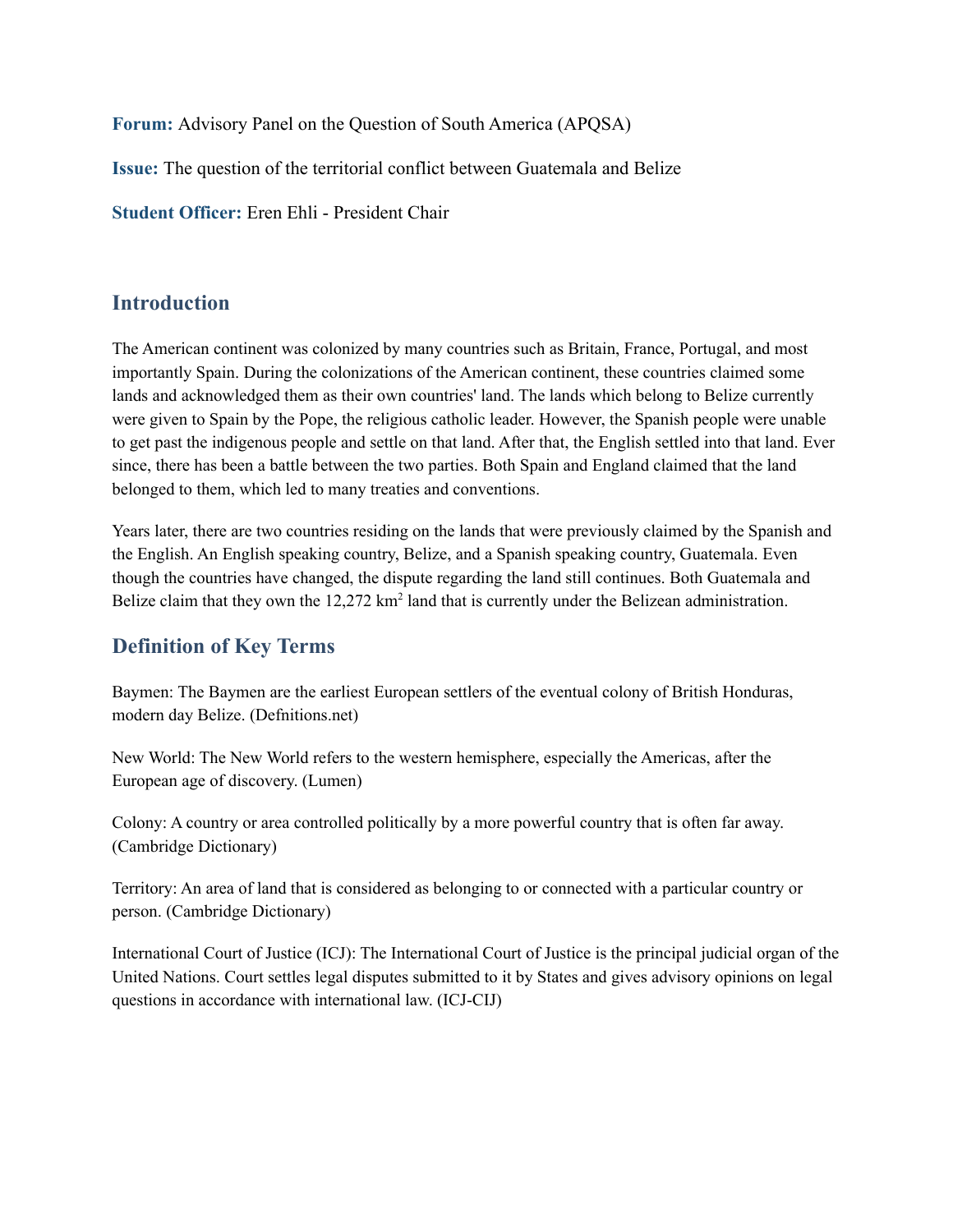# **General Overview**

After the discovery of the American Continent, many European kingdoms and empires tried to conquer the lands of the American Continent. One key and early attempt is the Treaty of Tordesillas. The treaty was signed in 1494, and it split the newly discovered lands between the Portugal Empire and the Spanish Empire by the authority of the Pope. However, the Spanish conquerors, or conquistadors, were unable to conquer a land called Tipu, due to the resistance they faced by the indigenous tribes. Even though the Spanish Empire failed to conquer that land, the English Baymen were successful in settling in. The Baymens first moved into the land around the mid 17th century, and marked their permanent occupancy in the late 18th century. Throughout this settlement process of the English Baymen, there have been some treaties and agreements between England and the Spanish Empire.

The first one of these agreements is the Treaty of Madrid, which was signed in 1670. The treaty was concerning the colonizations of England in the New World. By the Treaty of Madrid, Spain recognized England's possessions and colonies in the New World on the lands that England conquered. While they agreed that England would rule all the lands they conquered on the New World before the Treaty of Madrid, Spain used the vagueness of the treaty and kept its claims on the land that is now known as Belize.

After England and Spain signed the Paris and Versailles Treaties, England left the previously mentioned land, agreeing on the Spanish sovereignty on the land. However, the Baymen who settled into the land opposed and fought against the Spanish army, which resulted in another defeat for Spain. The Baymen claimed the land until they joined England in 1862 under the name of British Honduras, and in 1821, Guatemala declared its independence from Spain.



*A map showing the disputed area*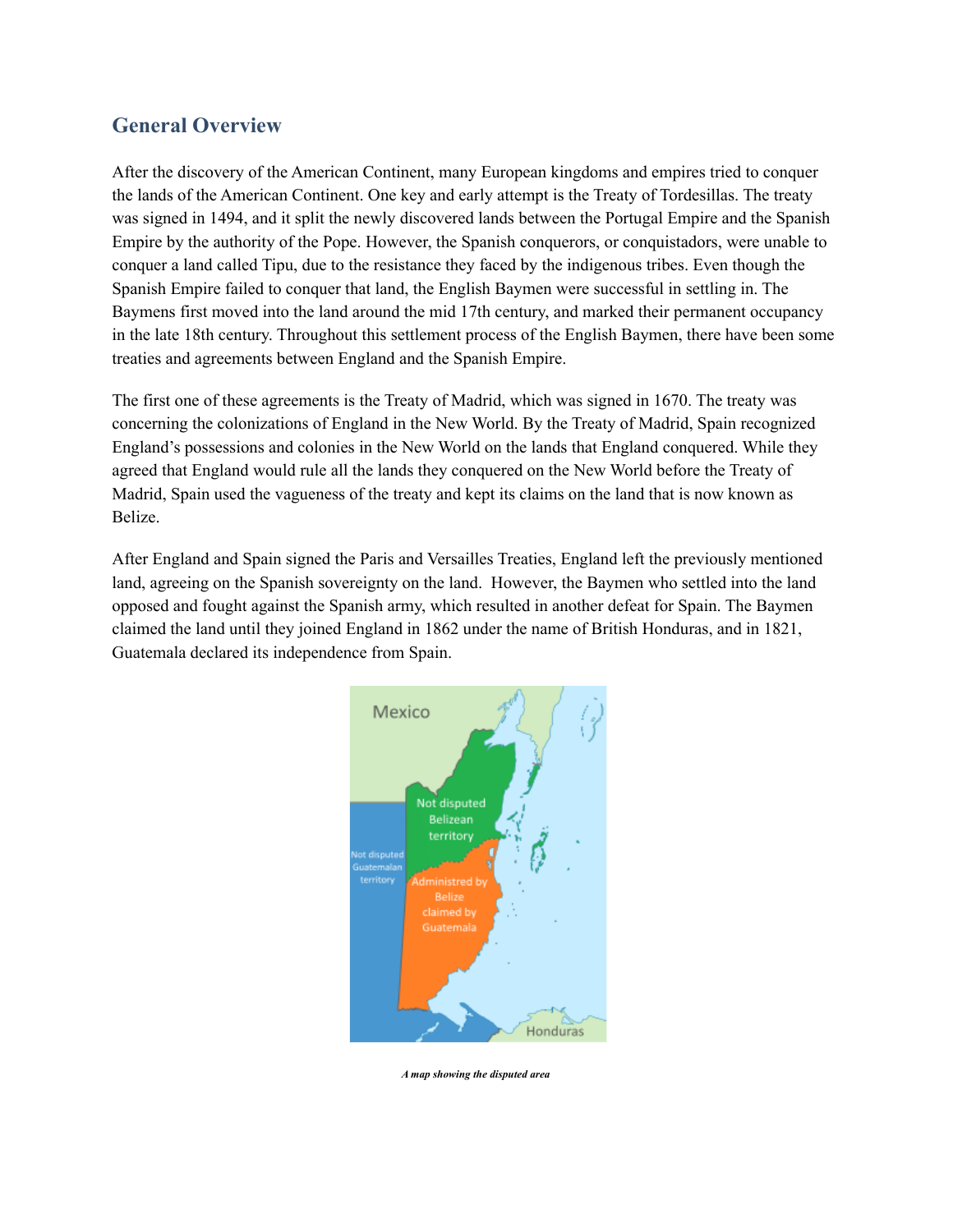The most important treaty signed between the two parties is known as the Wyke-Aycinena Treaty. The treaty was signed in 1859 and concerned the borders between Guatemala and British Honduras, which is now known as Belize. The treaty defined the borders of Britain's land as the territory between Hondo River and Sarstoon. Overall, the treaty solved the border disputes between the parties. However, it didn't last. In 1946, Guatemala officially declared that the Wyke-Aycinena Treaty was null. The reason behind such action of Guatemala was due to Article 7 of the treaty. Article 7 of the Wyke-Aycinena Treaty states that both the British and the Guatemalans would collaborate on building the "easiest communication between the fittest place on the Atlantic coast near the settlement of Belize and the capital of Guatemala" with their "highest efforts". The article states that "two High Contracting Parties" mutually agree on the aforementioned road. Guatemala declared that the treaty was null since the British party didn't show any effort on such construction of a road. So, Britain, which had the lands at the time, offered Guatemala to apply to the International Court of Justice (ICJ) on the basis of international law. Guatemala rejected the offer and kept its claims on the territory. On some occurrences, tension rose between the parties, such as the time when Guatemala threatened to invade and annex the territory in 1948. However, there weren't any armed conflicts between the two parties.

In 1981, Belize declared its independence from the United Kingdom and became a free state. At first, Guatemala didn't recognize Belize as a state. In 1991, Guatemala eventually recognized Belize and diplomatic relations started. Ever since 1991, both parties have been in contact regarding the border issue but there weren't any noteworthy attempts until 2008.

On 8 December 2008, Guatemala and Belize signed an agreement to have a simultaneous referendum in both countries on 6 October 2013. The agreed-upon referendum was about sending the issue to the ICJ, however, it got suspended. On 15 April 2018, the referendum on the issue was held in Guatemala. Around 25% of the eligible population voted, and around 96% of the votes agreed upon sending the issue to the ICJ. About 1 year later, on 8 May 2019, the Belizean referendum was held, and 55.4% of the votes supported moving the case to the ICJ. Right now, the case is in ICJ. Guatemala submitted its briefs on the issue, and Belize's briefs are due 8 June 2022.

| 1494 | Treaty of Tordesillas is signed, granting Spain half the lands of the New World                                             |
|------|-----------------------------------------------------------------------------------------------------------------------------|
| 1670 | The Treaty of Madrid is signed, Spain acknowledges that England rules all the<br>lands they have captured in the New World. |
| 1821 | Guatemala becomes an independent state                                                                                      |
| 1859 | Wyke-Aycinena Treaty is signed, the borders of Belize is decided                                                            |

#### **Timeline of Events**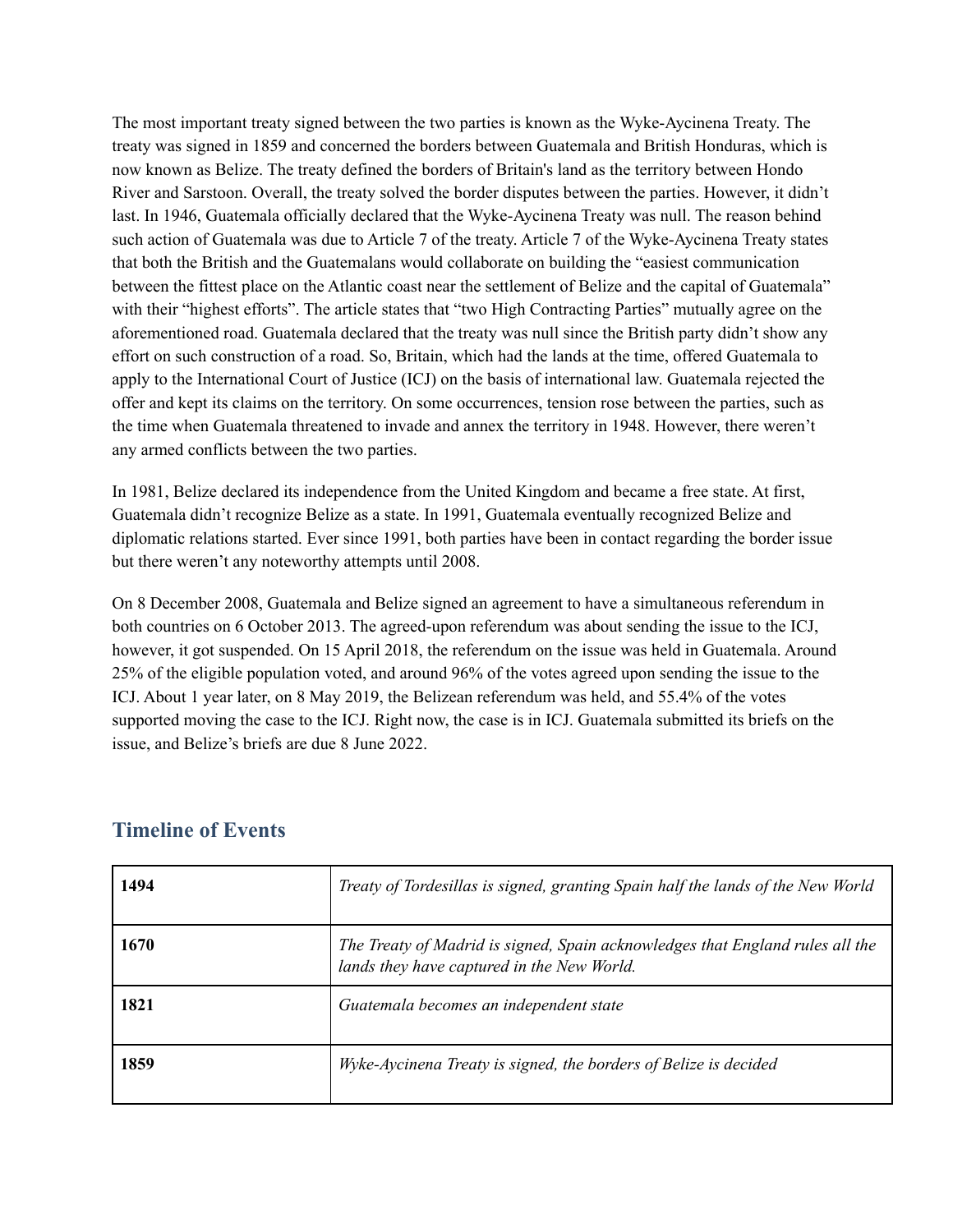| 1946               | Guatemala declared Wyke-Aycinena Treaty is null since Article 7 is breached<br>and not satisfied |
|--------------------|--------------------------------------------------------------------------------------------------|
| 1981               | Belize becomes an independent state                                                              |
| <b>7 June 2019</b> | Both states applied to ICJ to resolve the issue after national referendums.                      |

## **Evaluation of Previous Attempts to Resolve the Issue**

As mentioned, there have been many treaties and negotiations between both parties to resolve the issue. During the official negotiations, there weren't any solutions found that was acceptable for both parties. Neither of the states compromised and wanted to have the entire territory. It is clear that negotiations are not applicable for the issue. The other attempts to resolve the issue are the treaties signed. While the treaties offered reasonable conditions and were signed by both Guatemala and Belize, there were always some problems. For example, in the Treaty of Madrid, Spain declared that Britain did not invade the territory before the treaty, and said that they were not right to claim the disputed territory. Another example of the occurrence of a disagreement is the Wyke-Aycinena Treaty. Guatemala declared that Article 7 of the treaty was not satisfied thus the treaty is valueless. The treaties are once again setting examples of ineffective solution attempts since they are not entertained due to the own reasons of states'.

Briefly, there have been many peaceful attempts that have kept failing due to many reasons, and the inability of both states to agree on settling down makes it harder to have a successful attempt.

## **Possible Solutions**

While coming up with solutions, it must be kept in mind that neither Guatemala nor Belize compromises to resolve the issue. The territory that is under dispute is nearly half of Belize's territory and the removal of half of a country would severely affect the state in economic, social, and humanitarian ways.

First of all, it must be ensured that a peaceful environment is kept between the states and there will be no further disputes, especially armed conflicts.

To protect the territorial integrity of Belize, an acceptable proposal could be prepared under an unbiased authority such as the United Nations (UN) or The Caribbean Community (CARICOM). This proposal could consist of a common sharing of resources or a way for Guatemala to benefit from the disputed territory.

Finally, the process of the case in the ICJ might be worked on by the experts. During the proceedings of the case, there might be any further disputes between the states regarding the territory. Experts can work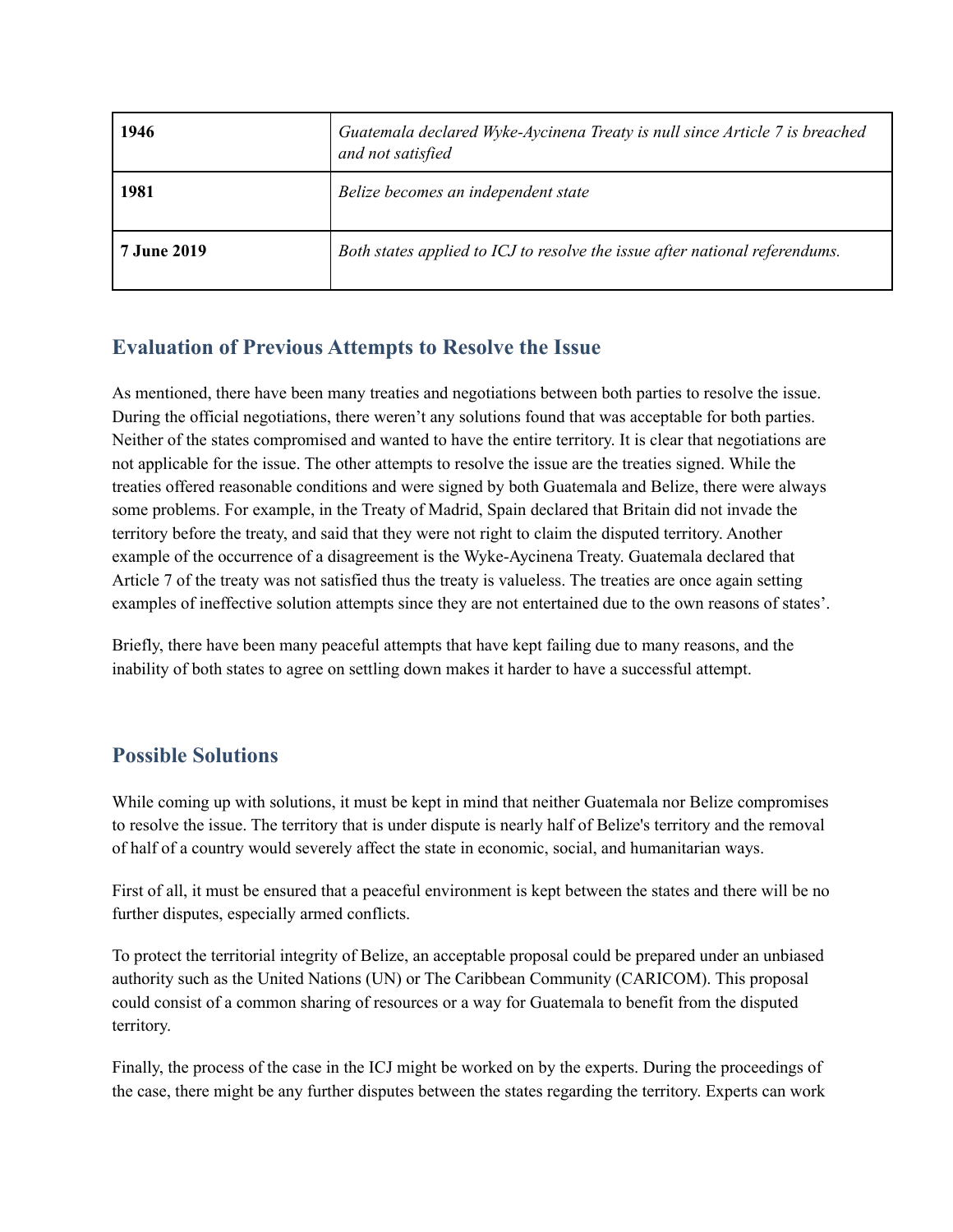on decreasing the tension by any means since the case in ICJ has a high chance of continuing for a long time period, especially under the COVID-19 restrictions.

### **Bibliography**

"." Encyclopedia of Latin American History and Culture. . Encyclopedia.com. 24 Jan. 2022 ." *Encyclopedia.com*, Encyclopedia.com, 9 Feb. 2022, www.encyclopedia.com/humanities/encyclopedias-almanacs-transcripts-and-maps/madrid-treaty-16 70.

"About the Dispute." *About The Dispute - Belize Referrendum*, belizereferendum.gov.bz/dispute/about.

Author(s) M C Toro. "Mexico's 'War' on Drugs: Causes and Consequences." *Mexico's "War" on Drugs: Causes and Consequences | Of ice of Justice Programs*, www.ojp.gov/ncjrs/virtual-library/abstracts/mexicos-war-drugs-causes-and-consequences.

*The Belize Guatemala Issue - Belizereferendum.gov.bz*. www.belizereferendum.gov.bz/files/The%20Belize-Guatemala%20Issue.pdf.

"Belizean–Guatemalan Territorial Dispute." *Wikipedia*, Wikimedia Foundation, 23 Jan. 2022, en.wikipedia.org/wiki/Belizean%E2%80%93Guatemalan\_territorial\_dispute.

Boundless. "Boundless Art History." *Lumen*, courses.lumenlearning.com/boundless-arthistory/chapter/the-new-world/.

"Colony." *COLONY | Cambridge İngilizce Sözlüğü'ndeki Anlamı*, dictionary.cambridge.org/tr/s%C3%B6zl%C3%BCk/ingilizce/colony.

"Commonwealth Committee Supports Peaceful Solution to Belize-Guatemala Border Dispute." *CARICOM*, 19 May 2016,

caricom.org/commonwealth-committee-supports-peaceful-solution-to-belize-guatemala-border-disp ute/.

"Definitions for Baymenbaymen." *What Does BAYMEN Mean?*, www.definitions.net/definition/BAYMEN.

*Doi: 10.1177/0730888420923126 Rethinking ... - Sage Journals*. journals.sagepub.com/doi/pdf/10.1177/0730888420923126.

"Guatemala / Belize Border Dispute." *The Violence of Development*, 15 Mar. 2021, theviolenceofdevelopment.com/guatemala-belize-border-dispute/.